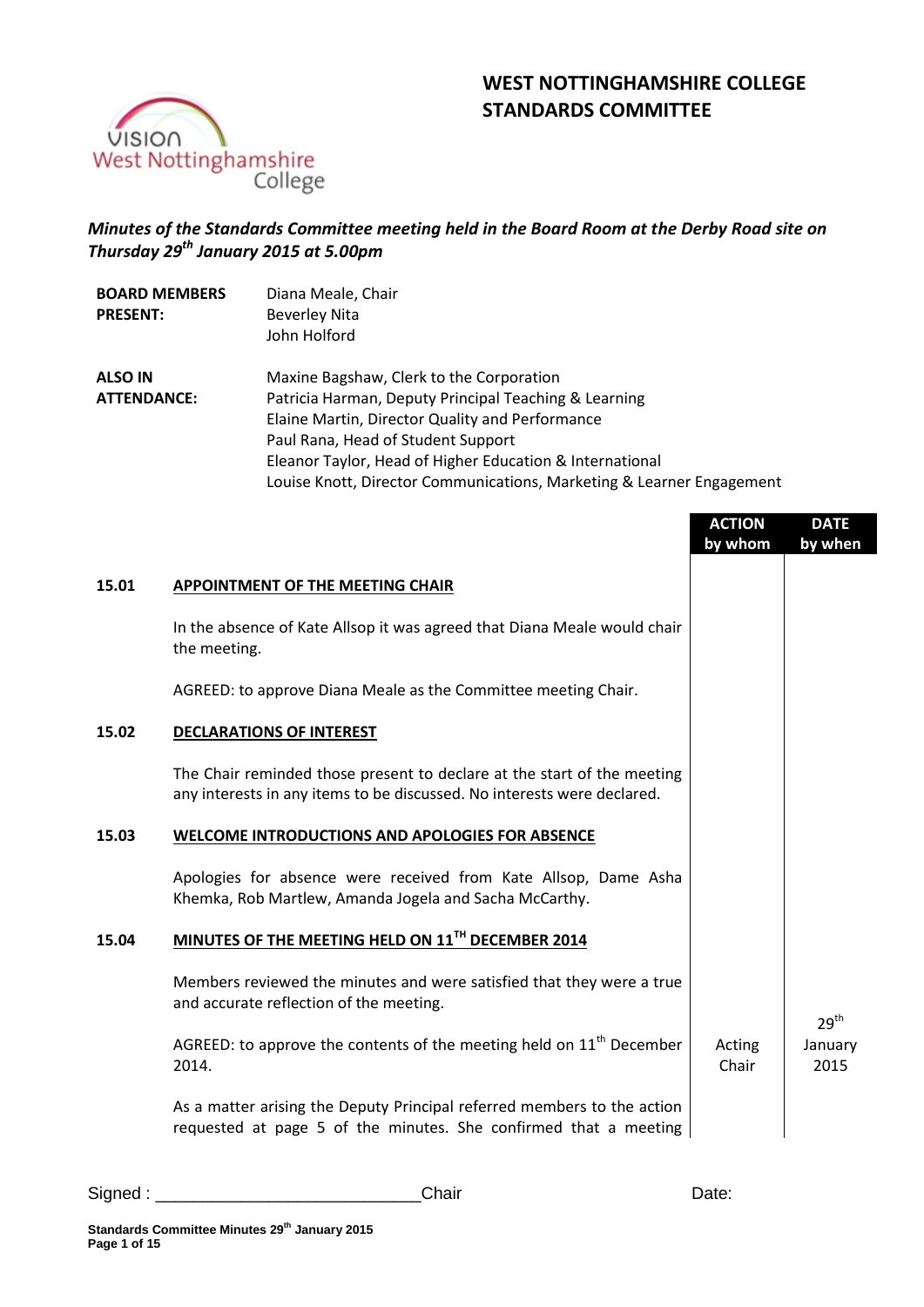between herself and Diana Meale had been arranged for  $16<sup>th</sup>$  February 2015.

There were no additional matters arising.

#### **15.05 ACTION PROGRESS REPORT**

Members reviewed the updated table and all were happy that matters were progressing as required.

AGREED: to note the update provided.

#### **15.06 DEPUTY PRINCIPALS REPORT**

The Deputy Principal introduced her comprehensive written report and drew members attention to a number of key items.

- Ofsted Chief Inspectors report. She advised that the annual report had been circulated which showed that of 235 providers 81 inspections had been completed. Of the 81 general further education tertiary Colleges inspected 6% have been graded as outstanding, 56% good, 33% requires improvement and 5% inadequate. It was noted that it was only a very small percentage of Colleges who had been deemed to be outstanding and this is a clear reflection of the fact that the bar in terms of quality and expectations has been raised. She confirmed that a full copy of the report was available on the Governors portal for review. Members attention was drawn to the key points extracted from the executive summary as set out in paragraph 2.4. One particular item noted was that in 2013/14 the proportion of general further education Colleges inspected and judged to be good or outstanding increased, however all 4 previously outstanding Colleges inspected failed to maintain this high standard with 2 judged as good, 1 requiring improvement and 1 inadequate. The Committee reviewed the data provided at paragraph 2.8 which summarised the judgements given in relation to the quality of teaching, learning and assessment during inspections. It was acknowledged by all that only an incredibly small percentage for the periods 11/12, 12/13 and 13/14 were graded as outstanding. The Deputy Principal provided some assurance that the issues picked up during inspection generally within the sector during 13/14 were matters that the College were already dealing with e.g. English and Maths.
- Mock inspections  $-$  during 13/14 the College engaged an external company to conduct lesson observations across a range of provision which included on campus provision delivered by schools of learning and some work place learning. For 2014/15 the same company has been engaged to complete a series of mock inpsections across the college. Inspections in the areas of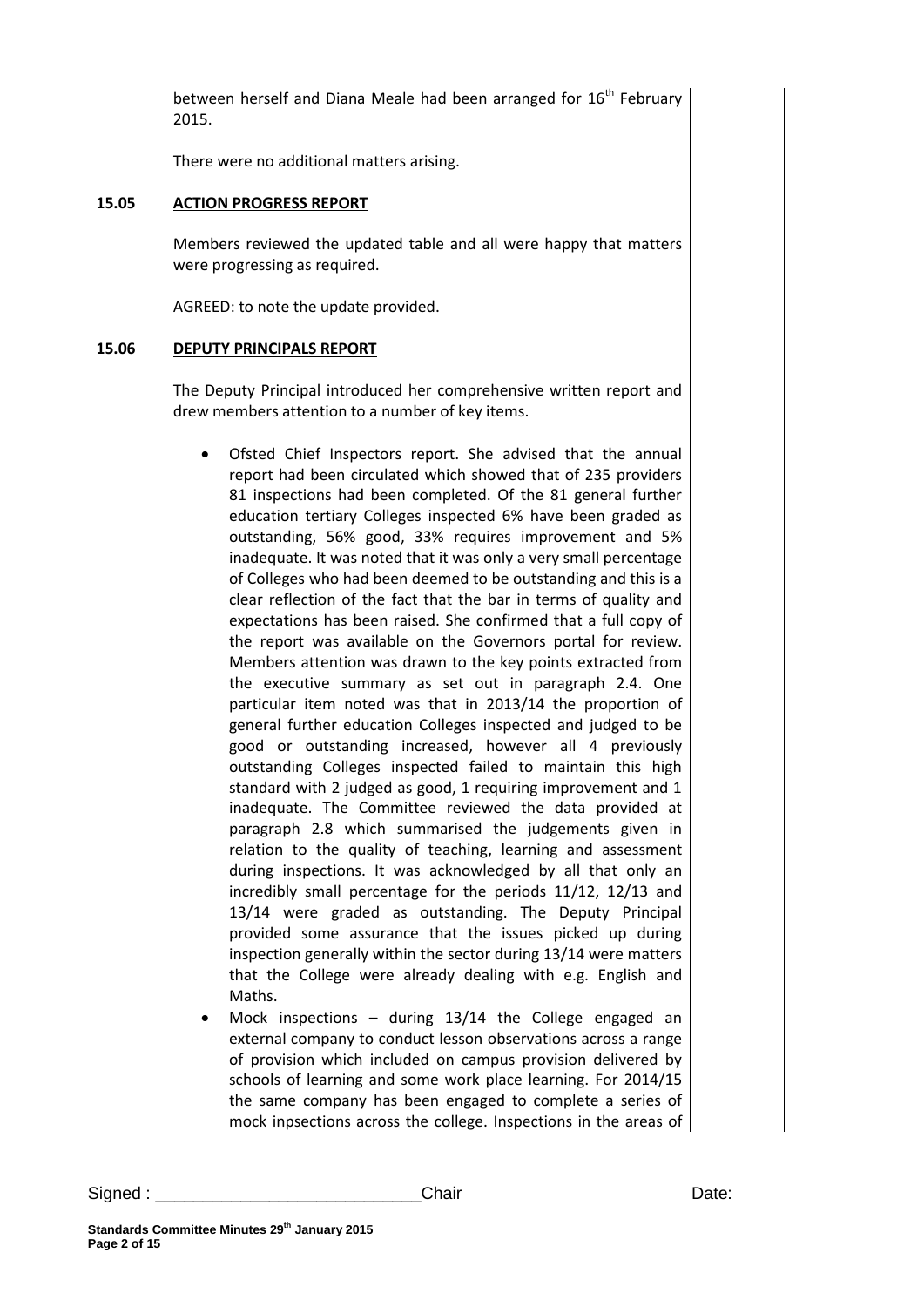Care & Education Studies and Employer Engagement (health, leisure, employability and business professional and logistics and IT) have been completed. A report for each mock inspection will be provided and the format will be similar to that of an inspection report. All reports will be shared with all heads of school and the head of employer engagement to ensure that the maximum value in terms of learning is shared across the College. The key strengths and areas for development will also be shared with curriculum managers. She confirmed that staff have behaved very professionally in relation to the processes followed. In terms of outcomes following the mock inspections, she acknowledged that the results were not as expected or hoped for. Members' attention was drawn to paragraph 3.9 which summarises the outcome of the mock inspection for the School of Care and Education Studies. In general terms the position regarding foundation studies is positive with some strengths clearly evident (these are summarised in paragraph 3.11). Early years and health and social care both have some significant issues to address, particularly health and social care. The Committee were advised that the health and social care curriculum manager has now left the College. Members attention was drawn to the areas requiring improvement for both foundation studies and health and social care and early years, it was confirmed that full action plans are now in place to address the issues identified and the improvements required.

Members then discussed the outcomes in relation to the employer engagement mock inspection as detailed in paragraph 3.13. It was noted that the planned mock inspections continue for two elements of employer engagement, health leisure and employability business professional logistics and IT. The mock inspection for the elements of construction and engineering will be rearranged for early 2015. The grade profile regarding the mock inspection was good (grade 2) for all areas.

In terms of the areas identified for development set out in paragraph 3.15, the Committee questioned whether there was an issue in relation to the IT used. The Deputy Principal gave assurance that the issue is not that the IT provided prevents learning but that what was identified was more about the kit that assessors have available. In an ideal world this would be at the level of iPads but there is of course a significant financial consequence related to such investment. In terms of the observation grade profile the percentage good or better was 57%. It was explained that as part of the mock inspection the observers within the curriculum areas were required to complete joint observations with the inspectors in order to validate the internal observation process. In both Care and Education Studies and Employer Engagement the consultants confirmed that the observers were able to identify the key strengths and areas for development and attribute the appropriate grade. However the feedback to staff is an area highlighted for further development in order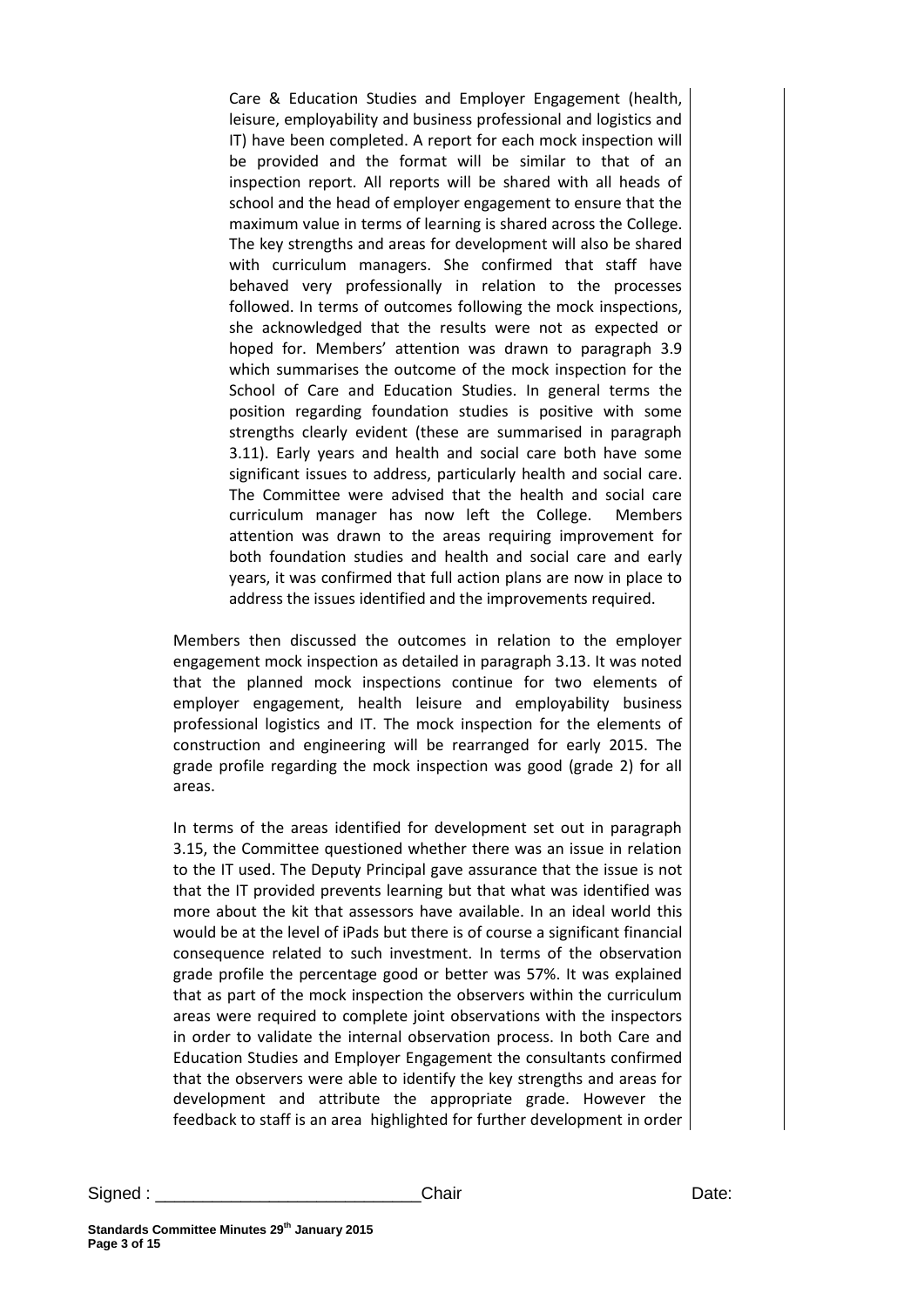to ensure that the standard of teaching, learning and assessment improves.

The Deputy Principal indicated that what she had found interesting regarding the entire mock inspection process, given that all consultants engaged were practicing Ofsted inspectors, were the very differing views provided. This clearly identifies what happens in practice during a full Ofsted inspection. It is clearly the case that some subjective value judgements are given and this impacts upon the consistency of the process undertaken.

 Student survey responses – members attention was drawn to the comments provided at paragraph 4.3. It was acknowledged that the variation of comments made clearly show how difficult it would be to get 100% positive response and that comments made were very much about perceptions. The Committee agreed that the key issue in relation to student views is to ensure consistency of treatment.

AGREED: to note the update provided.

### **15.07 QUALITY IMPROVEMENT PLAN UPDATE**

The Director of Quality and Performance introduced this item and drew members' attention to the executive summary. She reminded Governors that the College has a number of areas identified for improvement (items extracted from the College SAR):

- 1) Outcomes for learners
	- Low success rates in a number of areas of provision;
		- a) 16-18 long level 2 courses
		- b) 19+ long level 2
		- c) Timely success rates in apprenticeships particularly 25+ adults
		- d) National average success in relation to 16-18 Maths and English functional skills.

2) Quality of Teaching Learning and Assessment

- Insufficient challenge in some lessons to enable learners to achieve their full potential
- To continue to develop clear and timely targets to help learners improve the quality of their work
- In classroom based learning (College delivered) to develop more creative processes of assessment
- To continue to support learner development of Maths and English within vocational subjects
- Insufficient pace, challenge in a minority of lessons
- 3) Leadership and management
- To enhance lesson observation moderation processes and the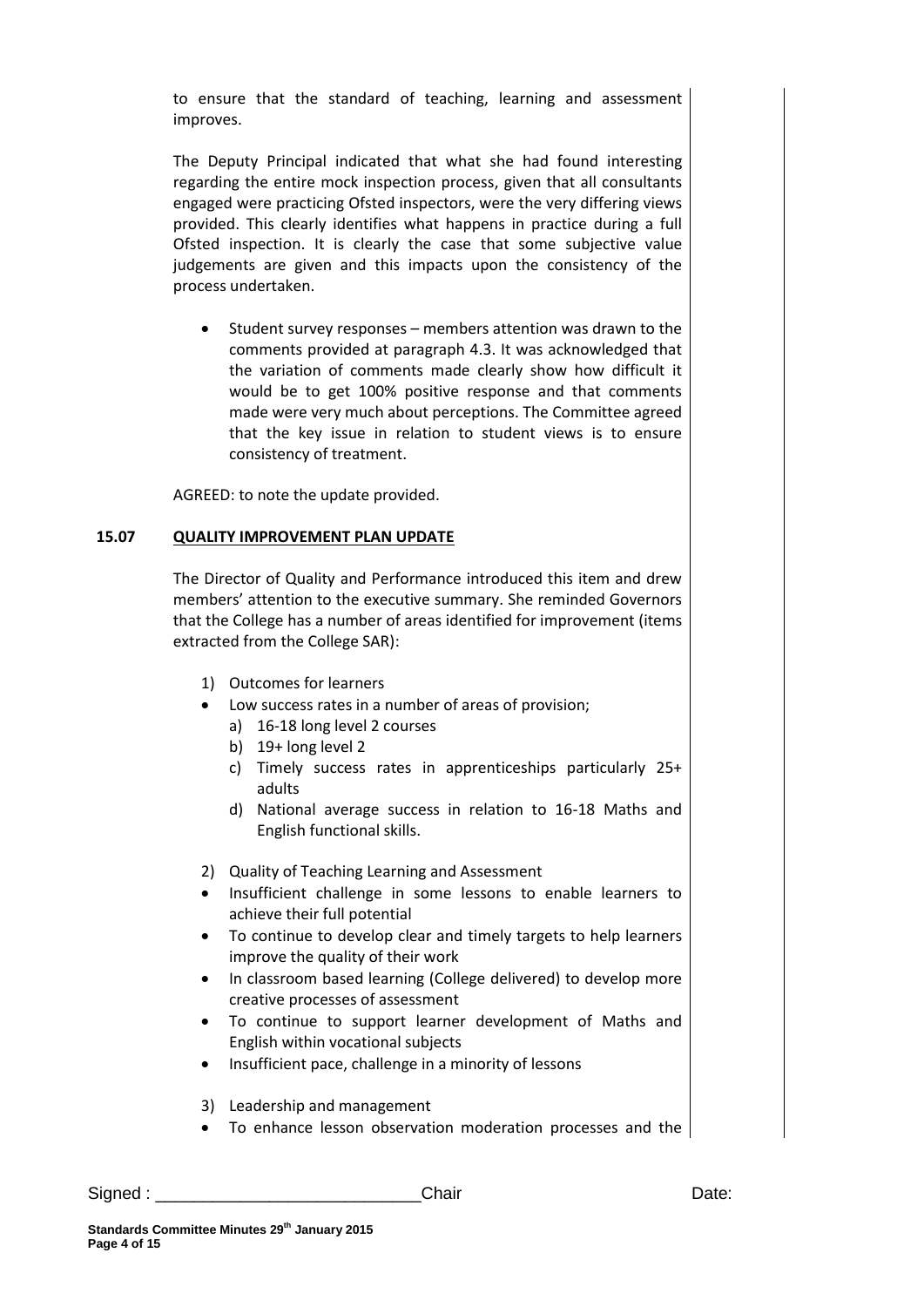quality of teachers development plans

- To improve the levels of engagement in work placed learning to collect employer and learner voice
- To deliver robust processes for the collection of actual data

She advised the Committee that the format of the monitoring report had been changed for this year to provide much more space to include comments. These are the sections highlighted as blue within the document. These comments summarise the activities undertaken which will lead to an impact. It was explained that the document in its current format more fully explains the journey and the timelines in place for progress and achievement of actions required.

The Committee all agreed that the format of the report was much easier to follow. In terms of guidance it was agreed that for the next reported update both the January update and the next period update would be retained within the monitoring document so that Governors have a very clear method of tracking progress.

AGREED: to note the update provided.

### **15.08 2013/14 SUCCESS RATES AND A LEVEL TARGET GRADES**

The Director of Quality and Performance introduced this item and confirmed that what was provided was an update to the 2013/14 position. She explained that the period 15 data comes in too late to be included within the self-assessment report completed in December.

She explained that period 15, being the full year reporting period for apprenticeship and workplace learning, leads to changes in the College's actual data position and also national success rates. She was pleased to report a positive position so far as the College's outturn was concerned. Key items noted:

- Overall apprenticeship success has improved by 3% due to a reduction in the national rate
- Timely apprenticeship success has improved to 7% above the national success rate from period 13 which was 1% below national success
- Overall NVQ success has improved by a further 2% to 12% above the national rate due to a reduction in the national rate
- Timely NVQ success is 4% above the national rate which is an increase of 2-4% above the national rate
- Functional skills 19+ success is improved by 2% to 79% being 9% above the national success rate. The number of net starts of 1,958 remains unchanged
- Higher education is good with a success rate of 83% compared with 80% at the time of reporting in 12/13. External examiner reports received to date continue to be good with no required actions. All reports are formally responded to. Reports confirm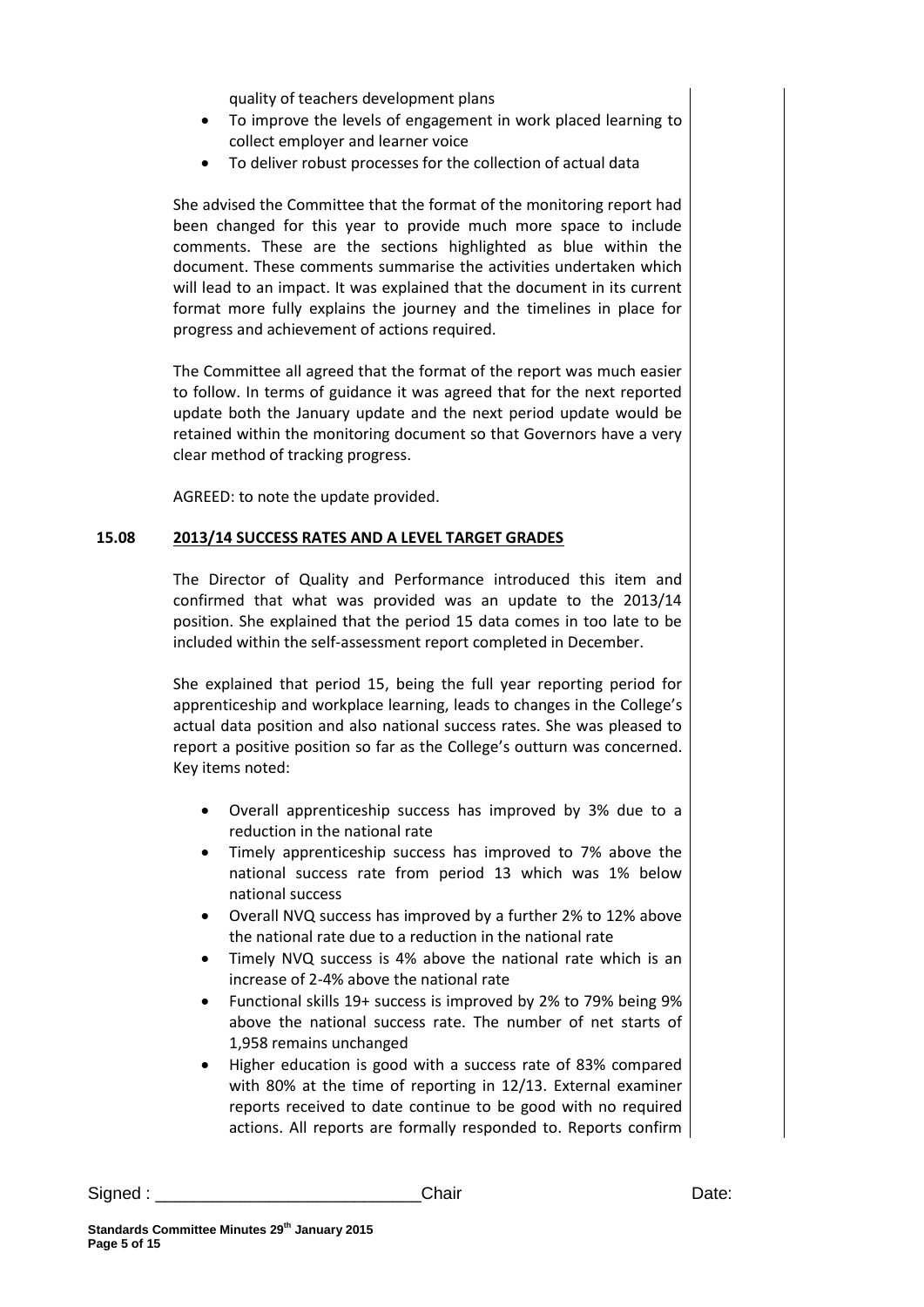that academic standards are comparable with those at other institutions. The quality of feedback to students and robust internal verification processes are key strengths.

- A-Level targets there were 151 A-Level entries during 13/14. The ALPS data shows that;
	- a) 66% of students met or achieved higher than their targets
	- b) 29% achieved higher results than targets
	- c) 33% achieved lower results than targets

Members' attention was drawn to the data tables at section 3 page 36. This shows an improving position against benchmarks. It was confirmed that this improvement was expected and it was pleasing to see that this actually occurred. It was confirmed that the green text data relates to information included within the 13/14 SAR completed in December/January. The Director of Quality and Performance confirmed that the SAR remains a dynamic document and therefore the data update provided at this meeting forms part of the developing picture.

It was commented that timely success for apprenticeships, whilst improved and above national, is still a low percentage figure. This was accepted and it was explained that there is some legacy data that has impacted upon this and assurance was given that this will steadily improve. It was confirmed that the text within the SAR document has been changed to reflect the updated data position.

In relation to functional skills it was confirmed that there were no changes to 16-18 functional skills as all the data was complete at the time of writing the SAR. However in relation to 19+ success two partner provider achievement data was not available. The subsequent receipt of this achievement data has increased 13/14 College and partner functional skills success rate by 2% to 79% being 9% above the national success rate. The number of net starts of 1,598 remains unchanged as these learners were known at the time of the draft SAR.

Members' attention was drawn to paragraph 6.4 which sets out the value added performance for A-Level learners. It was explained that the college use the nationally set systems to set targets (ALPS) and that this allows national comparisons. In reviewing the information tables provided at section 6.7 and 6.8 Governors commented that the College seems to do least well in relation to STEM subjects. It was acknowledged that these are definitely the Colleges weaker subjects and that improvements need to be made. It was explained that, as with other providers, it is very difficult to recruit strong staff in this area and that because there are only a small number of students it is statistically very difficult to gather meaningful data for comparison.

In reviewing the report members all agreed that a comprehensive update had been provided. The Director of Quality and Performance asked Governors to formally approve the SAR amendments to include the data updates provided.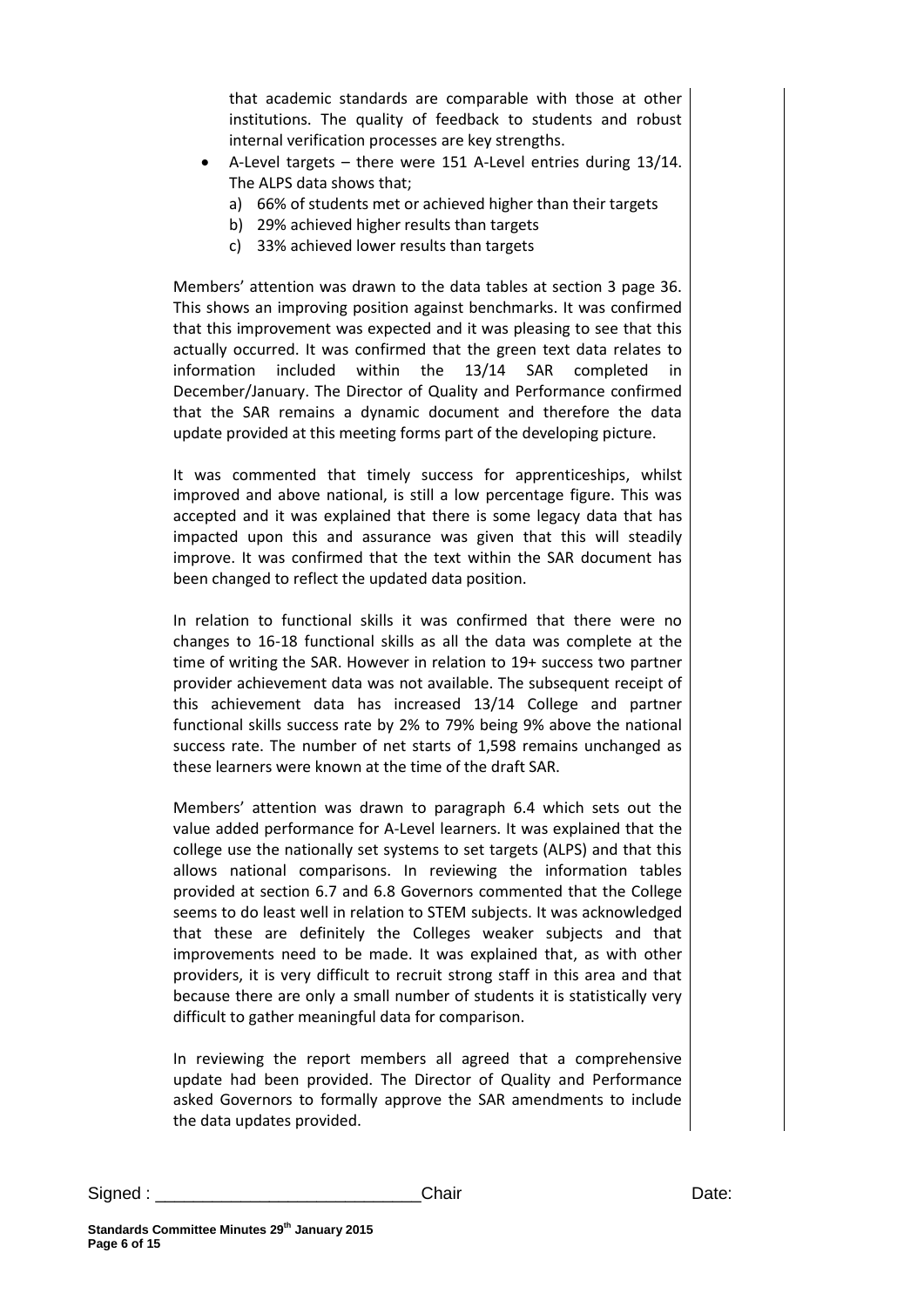AGREED: to a) note the content of the update provided, b) approve the changes to the College SAR for 2013/14 to enable updated data to be included.

### **15.09 QUALITY REPORT**

The Director Quality and Performance introduced this item and drew members attention to a number of key matters:

- 1) Data dashboard/learner data members' attention was drawn to the detail which is provided from page 51 onwards. It was explained that some commentary has now been included to accompany some of the tables to support understanding. Key points brought to members attention were:
	- 12,214 learners are engaged in work place learning
	- 2970 work place learners have started since the beginning of August (97% of these will not contribute to this year's success).
	- 24% of all volume across all contracts has been generated in year
	- 8742 learners remain in learning
	- 8032 of the 8742 remaining in funding, 710 are out of funding. Governors questioned what out of funding means and it was explained that students have not completed in a timely way and that whilst they are supported to continue to achieve this element of provision will not be funded. It was acknowledged that the number of out of funded learners was high and that this needs to be reduced.
	- Attendance it was acknowledged that this is very early in the year. Target attendance is 100%. Attendance in relation to 16-18 is at similar levels to the same point last year but with a 3% drop in 19+ learners and an 8% drop in pre 16 learners, but these are very small in number. There is a 7% drop in attendance in HE provision.
	- Classroom based learning student withdrawal data from  $14<sup>th</sup>$  October 2014 to  $19<sup>th</sup>$  December 2014. The early withdrawal pattern is similar to that of 2013/14. Members attention was drawn to the data table included within paragraph 6.2 which gives the reasons for withdrawal in all areas in more detail. There were 92 withdrawals in both 13/14 and 14/15. The highest category for withdrawals was 27 (19 in 2013/14) students who had gone into employment which should be classified as a positive outcome. The school of learning with the highest number of withdrawals is engineering and transport skills with 24 withdrawals. However 7 of these 24 were to go in to employment.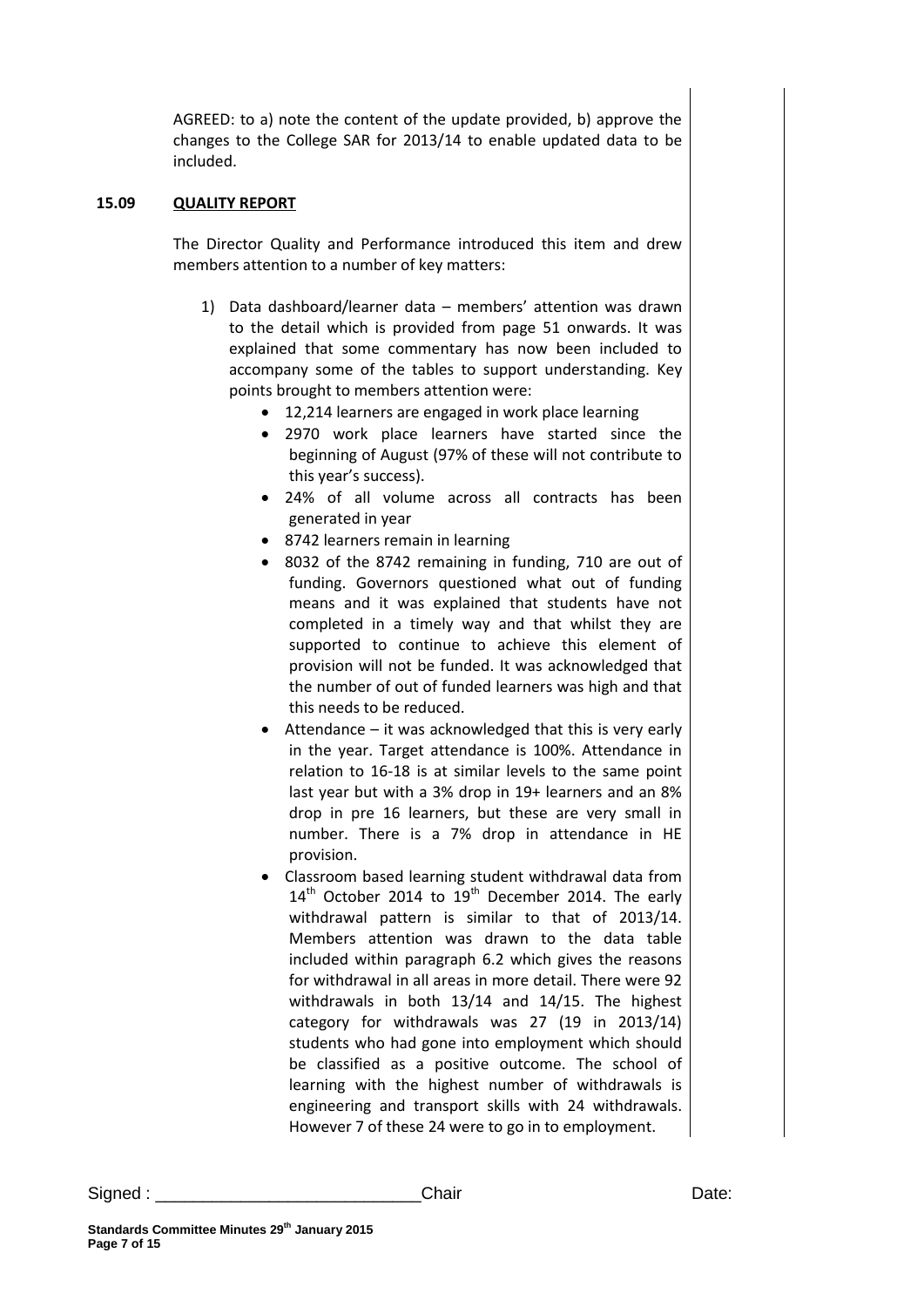- Withdrawals work place learning. Table 3 shows the total volume by programme year to date. Key trends are:
	- a) 4% of 16-18 apprenticeships have withdrawn (53 from 1293 leavers)
	- b) 2% of 19+ apprenticeships (110 from 7049 leavers)
	- c) 1% of NVQ in the workplace have withdrawn (12 from 910 leavers)
	- d) 5% of ALR have withdrawn (137 from 2952 leavers)
	- e) 3% of all volume across all contracts have been withdrawn (312 from 12,214 leavers)
- Quality assurance and improvement strategy members attention was drawn to appendix c. governors were given assurance that this Committee and the Board are receiving all of the reports required at the appropriate times during the year.
- Progress of on campus teaching, learning and assessment observations – 212 developmental observations have been completed up to 19<sup>th</sup> December 2014. Graded observations commenced after all developmental observations were undertaken and as a consequence more graded results will now come through in future reports. Strengths and areas for development were summarised in paragraph 8.11. 51 staff received grade 3 or 4 during 13/14, 46% (23) staff were awarded either a grade 3 or 4 in 13/14 and in the previous year. 24% (12) of the grade 3 or 4 observations during 13/14 were new staff (start date during 13/14). 39% (20) staff graded 3 or 4 in 13/14 are no longer working at the College. Of the 20 staff that left College during 13/14 25% of these were new staff joined in 13/14. This suggests that new staff are not significantly negatively impacting upon the 3 or 4 grade profile. It was confirmed that it is not always the same staff that are getting the grade 3s and 4s in observation. Assurance was given that there is a high degree of support provided for development following observations, this is set out in paragraph 8.13 onwards.
- Themed walk throughs classroom based learning. Members' attention was drawn to page 47 of the report. It was explained that themed walk through observations provide and ongoing view of teaching and learning against set themes which is in contrast to the single point in time lessons observation process. Therefore strengthening the Colleges view on teaching and learning and quality improvement and will continue throughout the year.

Members were particularly interested to discuss the quality of teaching, learning and assessment off campus in relation to partners. It was explained that partners are now required to carry out all graded observations. The learning consultants have delivered full training to all observers within partner providers (39 partner staff are observed within partner provision) and to ensure accuracy/support the development of partner observers the learning consultants are jointly observing. A risk based approach to the number of joint observations completed with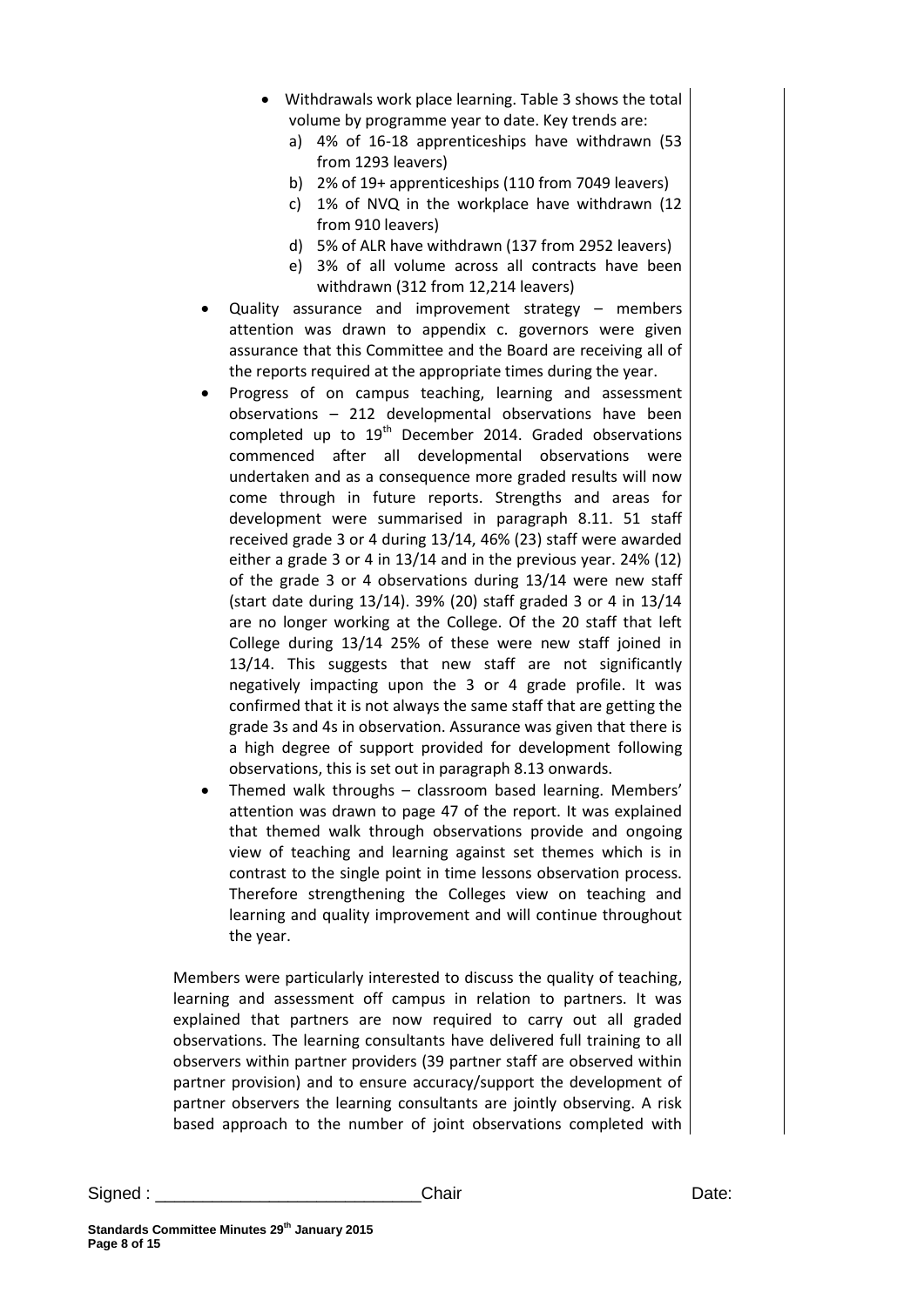each partner (25%-75% depending on the risk rating) has been applied in 14/15 to ensure accuracy and all re-observations (grade 3 & 4 will be jointly observed). High risk partners - there have been 214 observations. Medium risk partners - there have been 49 observations and low risk partners - there have been 17 observations. Members were given assurance that the process will be closely monitored and if concerns are identified the learning consultants will carry out unannounced joint observations.

Members' attention was drawn to the results in paragraph 8.30 which shows an increase in the percentage of grades at good or better. This has improved by 6% compared to the same period in 13/14 and there has been a 5% decrease in the number of requires improvement or inadequate lessons. It was felt that this shows partners are taking responsibility and are benefiting from the significant support provided by the College. It was confirmed that during the autumn term 125 partner providers staff accessed support for learning, training and assessment in the form of bespoke programmes.

- Curriculum reviews members were advised that there is a rolling programme (3 meetings per year (5 in 13/14) per curriculum area) with a differentiated agenda at each meeting to reflect the learner journey and to ensure that areas of risk are closely monitored. Action plans support each visit and are reviewed at the follow up visit. 23 curriculum reviews have been carried out between November - December 2014 which have followed a standardised agenda of at risk students, safeguarding, enrolments to Maths and English levels and observations. Action plans have been formulated for areas requiring improvement but also recognition of good practice. Members attention was drawn to the key issues that have emerged at paragraph 9.4, it was confirmed that these items are picked up within the QIP.
- Actual destinations data (all apprenticeships) information is collected from apprenticeship leavers for both partner providers and College delivered provision. For the period  $1<sup>st</sup>$  August 2014 –  $22^{nd}$  December 2014 it showed that there were 1577 leavers, 897 of which were known destinations and 99.1% of these known progressed to a positive destination. 593 (66.1%) learners progressed to full time employment and 293 (32.7%) learners had other positive outcomes. 8 (0.9%) of learners were unemployed. 3 further learners either entered part time employment, became self-employed or entered further education. It was confirmed that the college is continuing to work to collect a higher proportion of leaver destinations and is implementing plans in this regard.

AGREED: to note the content of the update provided.

**15.10 HE**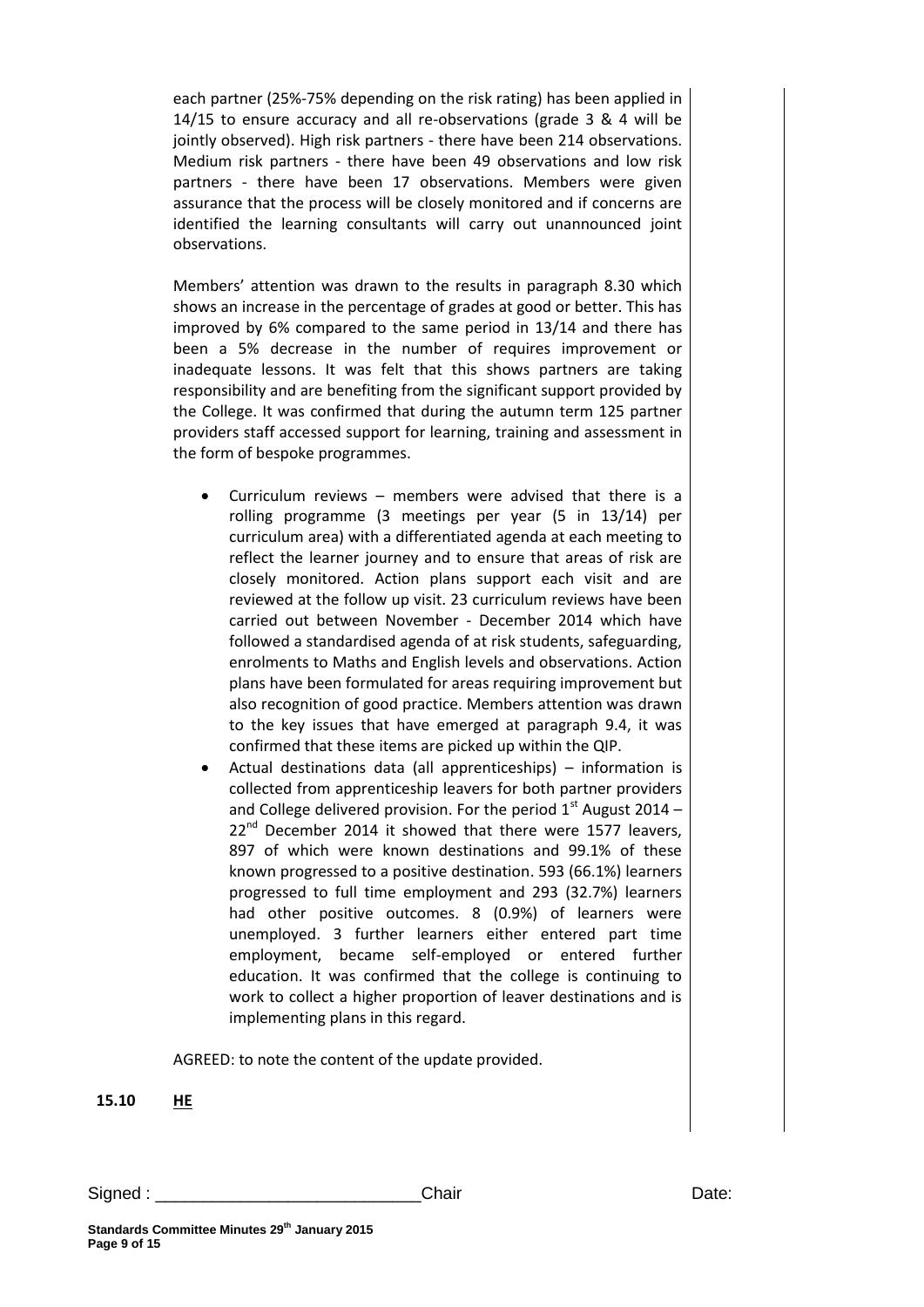Eleanor Taylor introduced her report and drew members' attention to the full HE self-evaluation document for 2013/14. Members' attention was drawn to page 66 which summarises the judgments made in relation to the key criteria. She confirmed that the self-evaluation document had been aligned with the QAA expectations and the quality code. She explained that the views within the evaluation document were internal judgements at this stage and that it was difficult to benchmark as quite early in the evaluation process. She explained that the team was now working through to robustly test the judgement assumptions.

One area was noted on page 65, the reference in the penultimate paragraph should be PTLLS and not PDLLS, it was confirmed that this change would be made.

The Committee discussed the national student survey which launches on the  $12<sup>th</sup>$  January 2015. It was explained that this survey has some deficiencies in that it only targets completed students and because of the mechanistic approach taken it excludes HND second years and foundation degree second years. It also excludes top up students. The view then is that the results do not give a full picture. It was explained that the College in parallel with NSS is conducting an internal survey which will give more timely data and in the Colleges view give a more accurate picture of any issues to address.

The survey results as detailed at page 71 were discussed. It was noted that there had been a drop in the response rate in 13/14. This was acknowledged and assurance was given that strategies and plans are in place to reverse this trend in 14/15. Eleanor Taylor confirmed that she was really pushing participation needs with staff and students this year. She explains that it is monitored very closely and she is optimistic that the response rate will pick back up and give a more meaningful picture.

As a matter of additional business Eleanor Taylor confirmed that yesterday the College had successfully gone through the validation process with the University of Derby in relation to the BA in Creative Digital and Media. It was confirmed that the College provision had received full commendations which was a very positive position to report.

AGREED: to note the update provided.

# **15.11 LEARNER VOICE UPDATE**

Paul Rana introduced this item and indicated that, contrary to the agenda description, he was not reporting on the induction survey at this meeting as the results were not available. It was confirmed that the induction survey results would normally be available at this meeting but the response rate deadline had been extended and as a consequence the report will be presented to the next meeting in April.

Paul Rana 20.04.15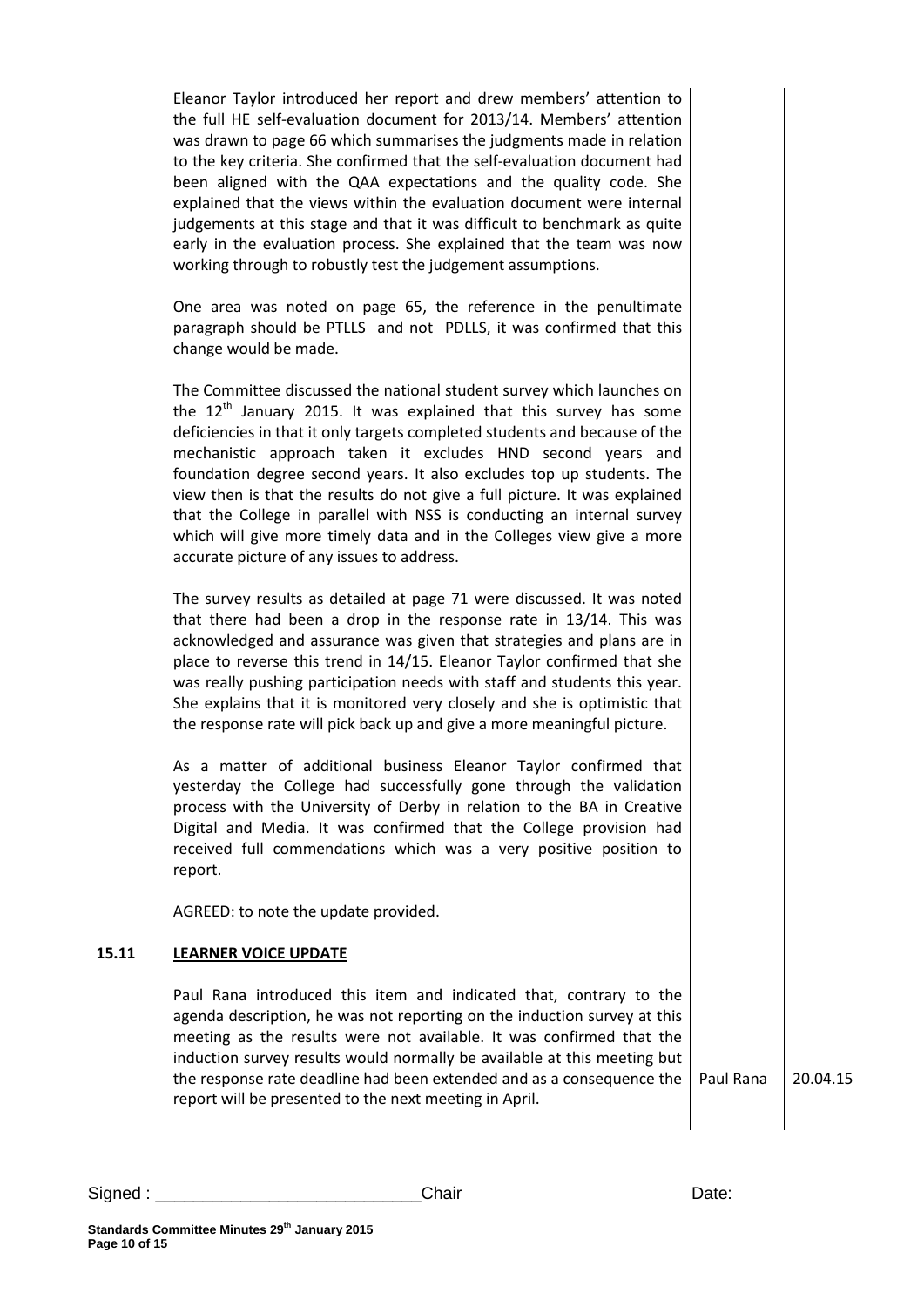The update today is in relation to the national learner survey for 2013/14. It was explained that overall College learner satisfaction was improved to 8.7 from 8.4 in 12/13. This is the highest rating in the last four years. Of 217 Colleges reported on only 10 Colleges have a higher score than 8.7. The overall College teaching/training score has improved to 8.9 from 8.5 in 12/13. This brings it close to the highest score of 9.2 for similar organisations. Last year the College score was 0.7 off the highest score and now is only 0.3 for similar organisations. Scores for support and respect from staff are also now only 0.3 off the highest score for similar organisations. The overall College score for acting on and listening to learners views has been improved by 0.4, now placing them closer to the highest score than the middle.

It was noted that 49 responses have been made to the OFSTED learner view survey for 14/15.

Members reviewed the data provided at page 82 and questioned whether the dates of the last OFSTED for a number of colleges was correct. It was confirmed that these dates are correct and it is therefore correct to note that some Colleges have not been subject to OFSTED inspections for a considerable period.

AGREED: to note the update provided.

# **15.12 SAFEGUARDING**

The Deputy Principal introduced her written report and drew a number of items specifically to members' attention.

- Retention for the potentially at risk students in 13/14 was 90% which compares favourably with the College retention rate of 91% for EFA funded provision. This indicates that the support is having a positive impact. The retention rate of 90% in 13/14 is an increase of 8% from the previous year for this group of students. A significant 10% improvement in retention from 12/13 to 13/14 was within the group with convictions, cautions, reprimands and warnings again demonstrating the impact of the support in place.
- Potentially at risk vulnerable students work with this group of students has continued and there are currently 344 identified students on programme within the different groups. 335 are identified as within 1 category and a further 9 are identified within 2 categories.
- Retention rates summarised in paragraph 3.8 were reviewed, it was agreed that all were looking positive. Of the 344 students enrolled 319 are enrolled to full time programmes and 25 are in work based learning. The most significant number of enrolments within these categories is within care and education studies and lifestyle academy; this is a similar pattern to 13/14. The number of identified students may increase during the remainder of the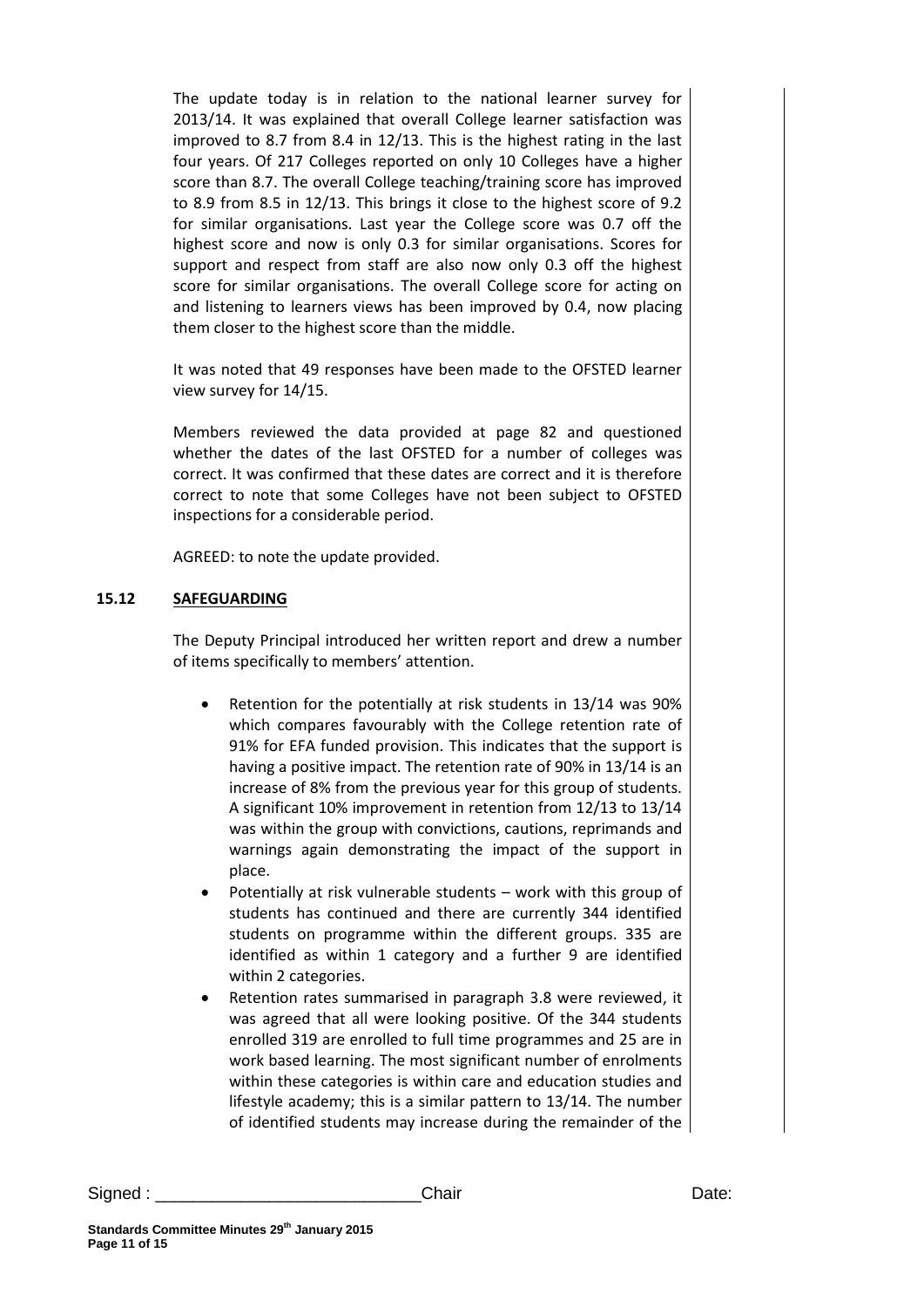academic year as they disclose information.

- Training 4 members of staff have completed the designated person training. Initial training in relation to child sex exploitation for the leadership team and curriculum managers is planned as part of the curriculum managers' conference on  $5<sup>th</sup>$ February 2015. The PREVENT officer will also provide training at this event relating to radicalisation and extremism. It was acknowledged that these two areas are matters to monitor more closely in the future.
- Safeguarding was subject to an internal audit. The report was very positive with few recommendations. These recommendations were summarised at paragraph 5.2. It was noted that a PREVENT policy document would be prepared following training from the PREVENT officer.

Members spent some considerable time discussing the number of safeguarding incidents reported at page 89. The total for the period  $1<sup>st</sup>$ January 2014 –  $31<sup>st</sup>$  December 2014 was 21 which was an increase on 11 for the corresponding period in the prior year. The Deputy Principal confirmed that whilst this figure had almost doubled it was not an area of concern for her given the increase in student numbers. The Committee felt that the statistics in isolation did cause concern and wished to discuss the matter in more detail.

Governors questioned whether or not the College sees a substantial variation year on year or whether this is a one off substantial increase that needs to be more fully investigated and addressed. The Deputy Principal confirmed that yes there is a substantial variation between years and is significantly influenced by the cohort of students in any given year. She gave assurance that every incident is reported directly to this Committee and the Board. She explained that at the end of 2014 there was a spike in the number of individuals who had threatened suicide. She explained that within this group of students they were not all on the same course, there is a mixture of male and female etc and there were no particular patterns. She explained that this spike will be monitored as the months progress to see if it continues to be an issue. She explained that the College's position mirrors the national trend which unfortunately is showing an increasing number of students requiring safeguarding support and experiencing very challenging circumstances. The Committee felt that it was their role to ensure robust challenge in this area and it was agreed that they would monitor trends and also resource issues during future meetings.

AGREED: to note the update provided.

### **15.13 EQUALITY AND DIVERSITY**

The Director of Communications and Learner engagement provided a presentation in this area and key items brought to members attention were: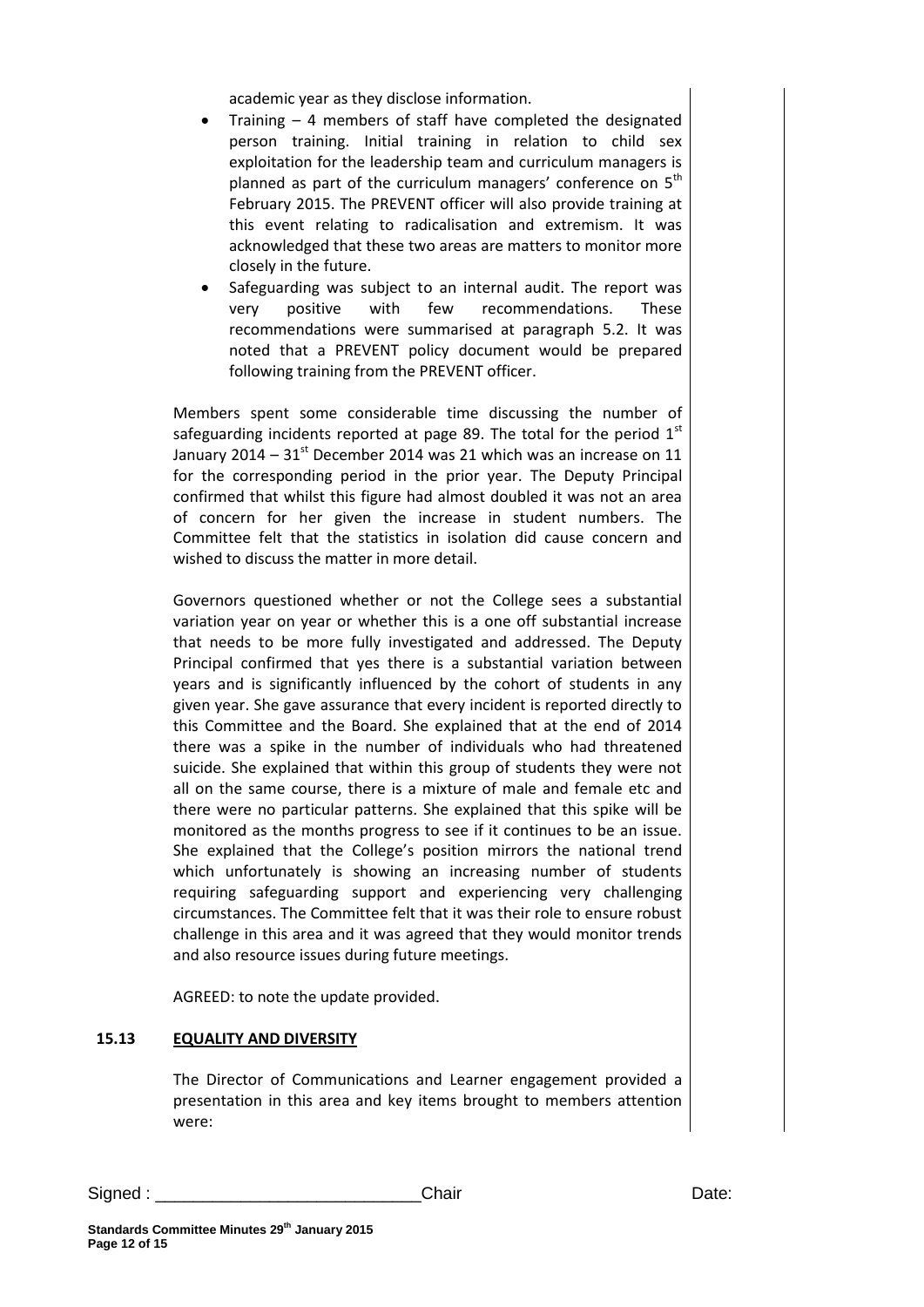- 1) The College business case
	- Respect is a core value
	- $\bullet$  Diversity = creativity = flexibility
	- Students will perform better
	- Students need to live and work in a diverse world
	- Staff that can be themselves are more productive
- 2) Duties and responsibilities these are set out in the Equality Act 2010 and include responsibilities to prohibit protect promote and publish.
- 3) 9 protected characteristics are:
- a) Race
- b) Gender
- c) Sexual orientation
- d) Disability
- e) Age
- f) Religion and belief
- g) Gender reassignment
- h) Maternity and pregnancy
- i) Marriage and civil partnerships
- 4) How does the College respond:
	- Scheme revised May 2014
	- Action plan which is continually updated and reviewed. It includes four key themes for improvement and minimum standards

# Key highlights

- a) Minimum standards
	- Mandatory training it was noted that this is currently 89% and needs to be improved to 100%
	- Declaration rates
	- Embedding in teaching and learning consistency is important. It was acknowledged that there are some really good examples within the organisation
	- Reporting
- b) Engagement
	- Reformed equality and diversity group
	- Intern
	- Monthly promotional campaign
	- Regular communication Friday briefings
	- Links with Colleges in Nottinghamshire
- c) Protected characteristics
	- Staff networks
	- Role models and allies programme
	- Executive level champions
	- Stonewall equality index 2014 the College has moved up

Signed : \_\_\_\_\_\_\_\_\_\_\_\_\_\_\_\_\_\_\_\_\_\_\_\_\_\_\_\_Chair Date: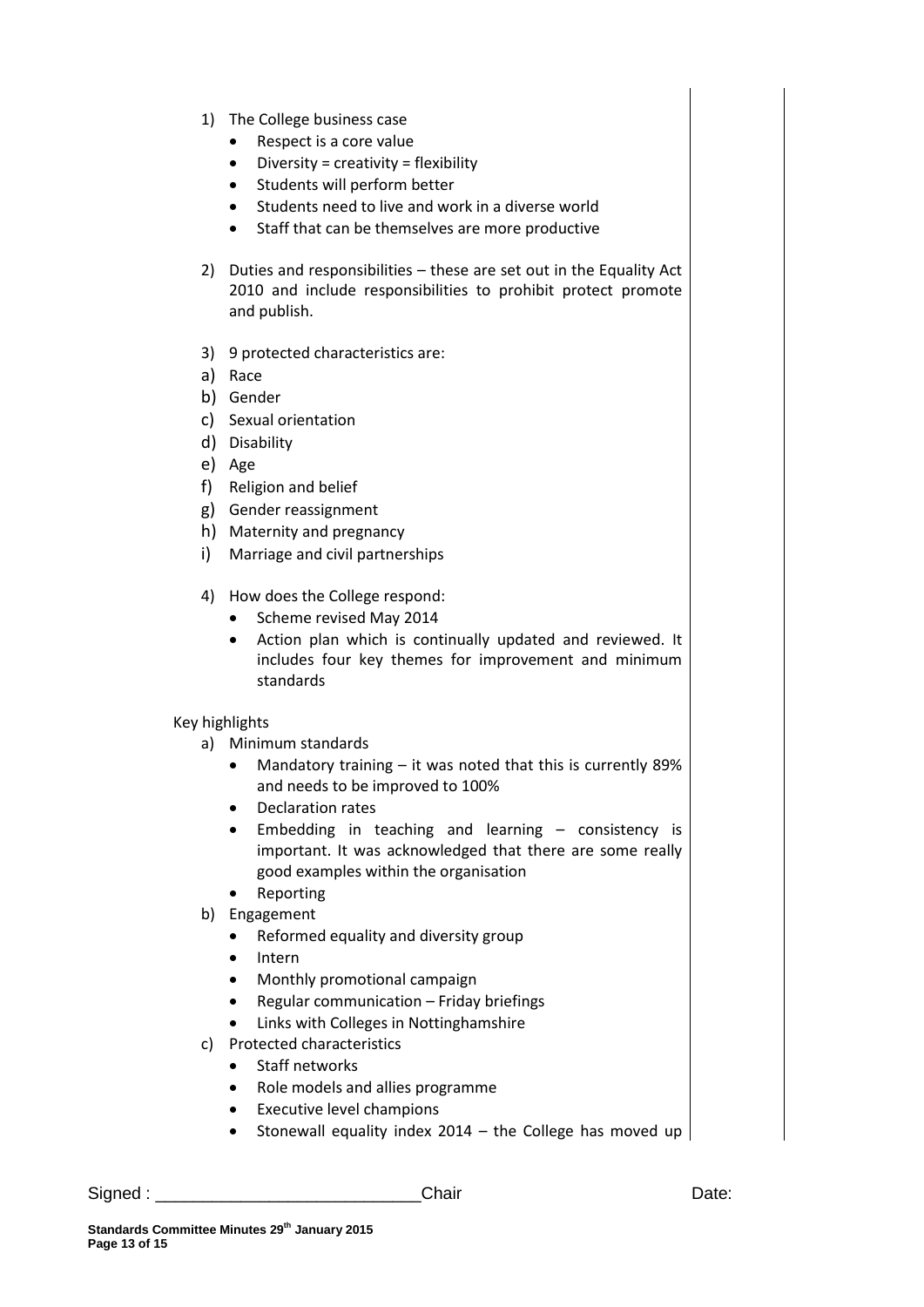the index 148 places to number 143.

- Trans guidance
- Poster campaign
- No bystanders campaign
- d) Partners it was acknowledged that this is the Colleges biggest challenge and that there is a need to ensure consistency. Materials are available on the portal. In addition to this the College offers partner days. There are social media campaigns and sharing best practice.

#### Data

- a) Staff profile
- 64% female
- 4% with a declared disability
- 0.9 LGB, 63% is unknown
- 79% between 21 and 55
- 5.7% EAME, local population is 5.3%
- b) College student profile
- Learner responsive is 51% female 14.8% BAME and 22% declared LDD
- Profile for HEFCE is 50% female 4.5% BAME and 10% declared LDD. In relation to the latter it was felt that this should be higher but that there are a number of students who are undeclared. It was confirmed that this is a focus.
- ER apprenticeships is 56% female 11% BAME and 9% declared LDD
- Profile ER work based learning is 16% female 15% BAME and 5.4% declared LDD
- c) Partner student profile
- Learner responsive is 30% female 25% BAME and 18% declared LDD
- Apprenticeship is 43% female 15% BAME and 7% declared LDD
- Work place learning 15% female 30% BAME and 4% declared LDD

Staff data highlights

- Declaration rates
- Inclusion of religion alongside other personal characteristics
- Higher than profile leavers from BAME amenities no specific areas of concern
- No other specific areas of concern

E&D data achievement gaps

- On the whole a positive picture
- Particularly white other learner responsive, learning difficulty or disability (ER), vulnerable groups – those with previous criminal records (College based)

On the Colleges watch list are: